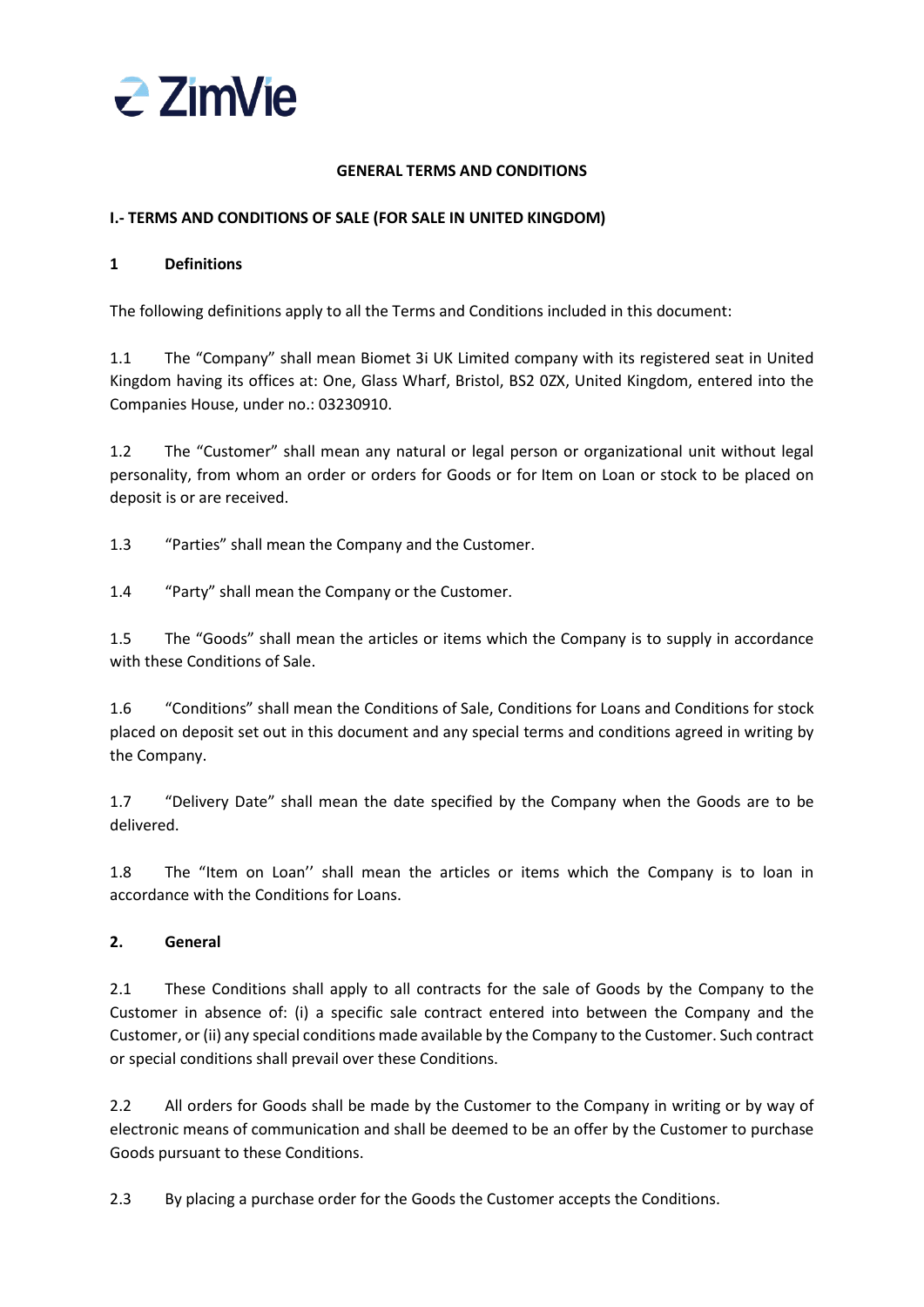

2.4 These Conditions together with any special terms and conditions agreed in writing by the Company shall form the entire agreement between the Company and the Customer and any representation, warranty, express or implied term whether in writing or whether verbal is hereby excluded together with any term or warranty implied by statute.

## **3. Price for the Goods**

3.1 The price for the Goods shall be the Company's quoted price. Where no price has been quoted the price shall be the price listed in the Company's published price list current at the date of acceptance of the order. All prices quoted are indicated in the offer.

3.2 All prices quoted do not include VAT which is invoiced where applicable at the rate applicable at the date of supply of the Goods.

3.3 Where Goods are to be exported at the Customer's request, the price quoted is ex works.

## **4. Payment Terms**

4.1 The Goods dispatched will be accompanied by the invoice containing the description, the quantity and the price of the Goods and by the mandatory documents required under the applicable laws.

4.2 Payment of the price and VAT or other sales tax and customs duties shall be due within 30 days of the date of the invoice or upon delivery, which ever event is the earliest, or due within such other period as the Company may agree in writing with the Customer. Any payments shall be made to the bank account indicated on the invoice or receipt.

4.3 In the event of Company having reasonable doubts concerning the creditworthiness of a Customer or in the event of delivery to new Customers, Company is entitled to request an advance payment or other form of guarantee / security by the Customer.

4.4 If the Customer fails on the due date to make payment in full or in part, then without prejudice to any other right or remedy available to the Company under the relevant provisions of law, the Company shall be entitled to on giving due notice to the Customer:

4.4.1 Cancel the contract or suspend any further deliveries of Goods to the Customer; and 4.4.2 Charge the Customer with a statutory interest on any overdue invoices (both before as well as after any judgement or order of court) on the amount unpaid, at the currently applicable rate set forth in the law until payment is made in full.

4.5 Costs of collection of overdue payments will be for the account of the Customer.

4.6 The payments made by the Customer will first cover all due interest and costs, and then the payable invoices which have been outstanding the longest, even if the Customer states that the payment relates to a later invoice.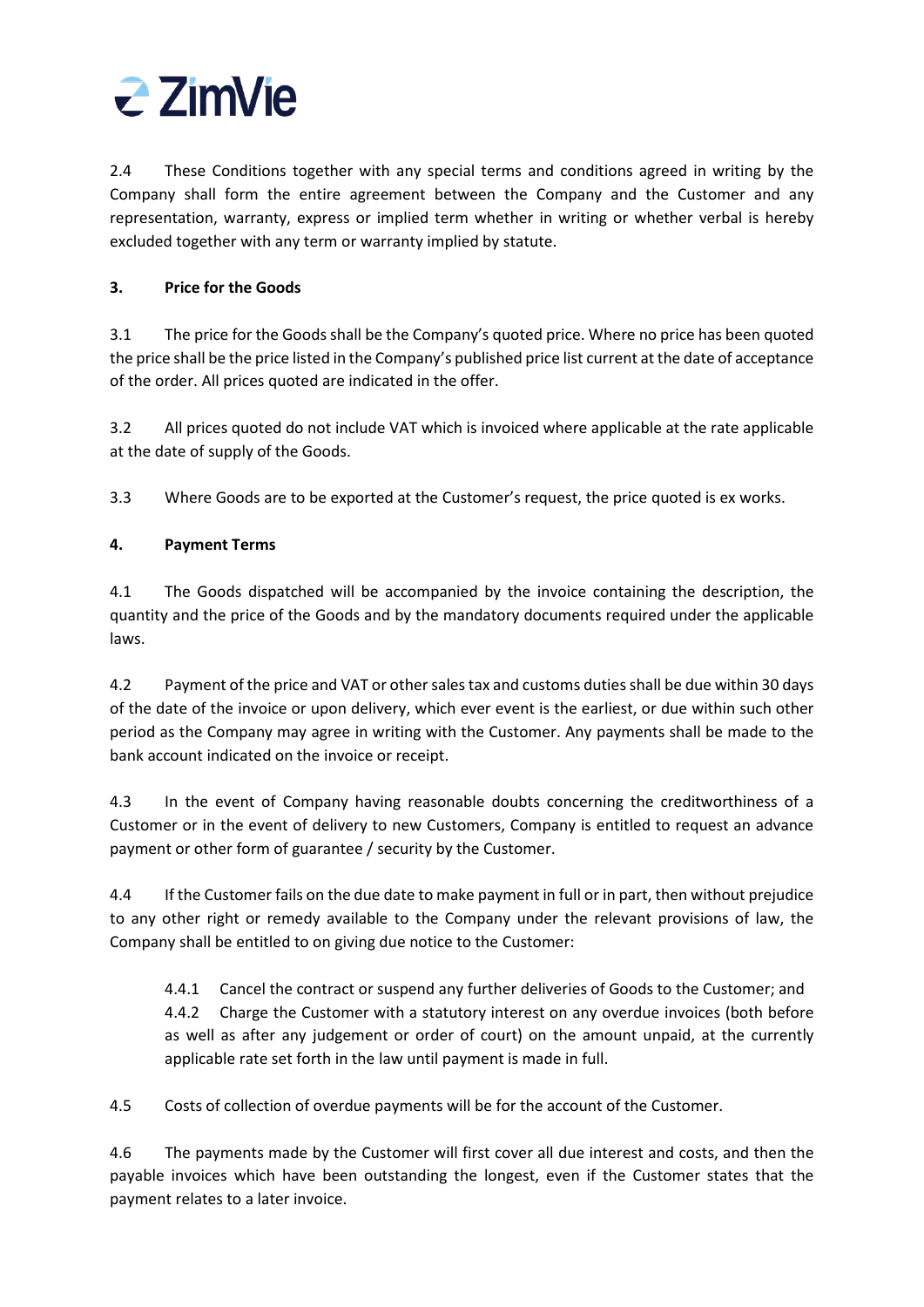

4.7 Comments or complaints about invoices, must be made in writing (together with all necessary or subsequently requested documents attached) within 5 days after receipt of the invoice concerned, otherwise they will be deemed accepted. Such complaints do not suspend the payment obligation.

## **5. Delivery**

5.1 A delivery time stated by the Company is based on the conditions prevailing at the time of entering into an agreement and to the extent delivery depends on performance by third Parties on the information furnished by such third Parties. Company will use its best efforts to observe the time for delivery. In the event that the Company needs information from the Customer to perform its obligation under these Conditions, time for delivery should only run from the day on which Company has received all such necessary information in its possession.

5.2 Unless otherwise agreed by the Company and Customer, the Goods shall be delivered during normal business hours to the Customer's place of business or other place as may be agreed by the Parties. The Company shall ensure that each delivery is accompanied by a delivery note which is prominently displayed, and which shows, inter alia, the purchase order number, date of the purchase order, number of packages and content.

5.3 The signature by the customer or any of its representatives on the Company's delivery note shall constitute prima facie proof of delivery or collection of the goods.

# **6. Risk and Property**

6.1 Subject to the mandatory provisions of law, which cannot be modified by the Parties, the risk of damage to or loss of the Goods shall pass to the Customer:

6.1.1 In the case of Goods to be delivered at the Company's premises, at the time when the Company notifies the Customer that the Goods are available for collection; or 6.1.2 In the case of Goods to be delivered otherwise than at the Company's premises, at the

time of delivery or, if the Customer wrongfully fails to take delivery of the Goods, the time when the Company has tendered delivery of the Goods.

6.2 Notwithstanding delivery and the passing of risk in the Goods, the property in the Goods shall not pass to the Customer until the Company has received payment in full of:

6.2.1 The price of the Goods plus applicable VAT or other sales tax or customs duties; and 6.2.2 Any other sum or sums whatsoever which shall be due from the Customer to the Company at the time of delivery of the Goods to the Customer.

6.3 If the Customer is in default in accepting or collecting the Goods, the Company may give the Goods for safekeeping at the expense and risk of the Customer.

6.4 Until property in the Goods passes to the Customer in accordance with these Conditions the Customer shall hold the Goods and each of them on a deposit basis as a depositary for the Company.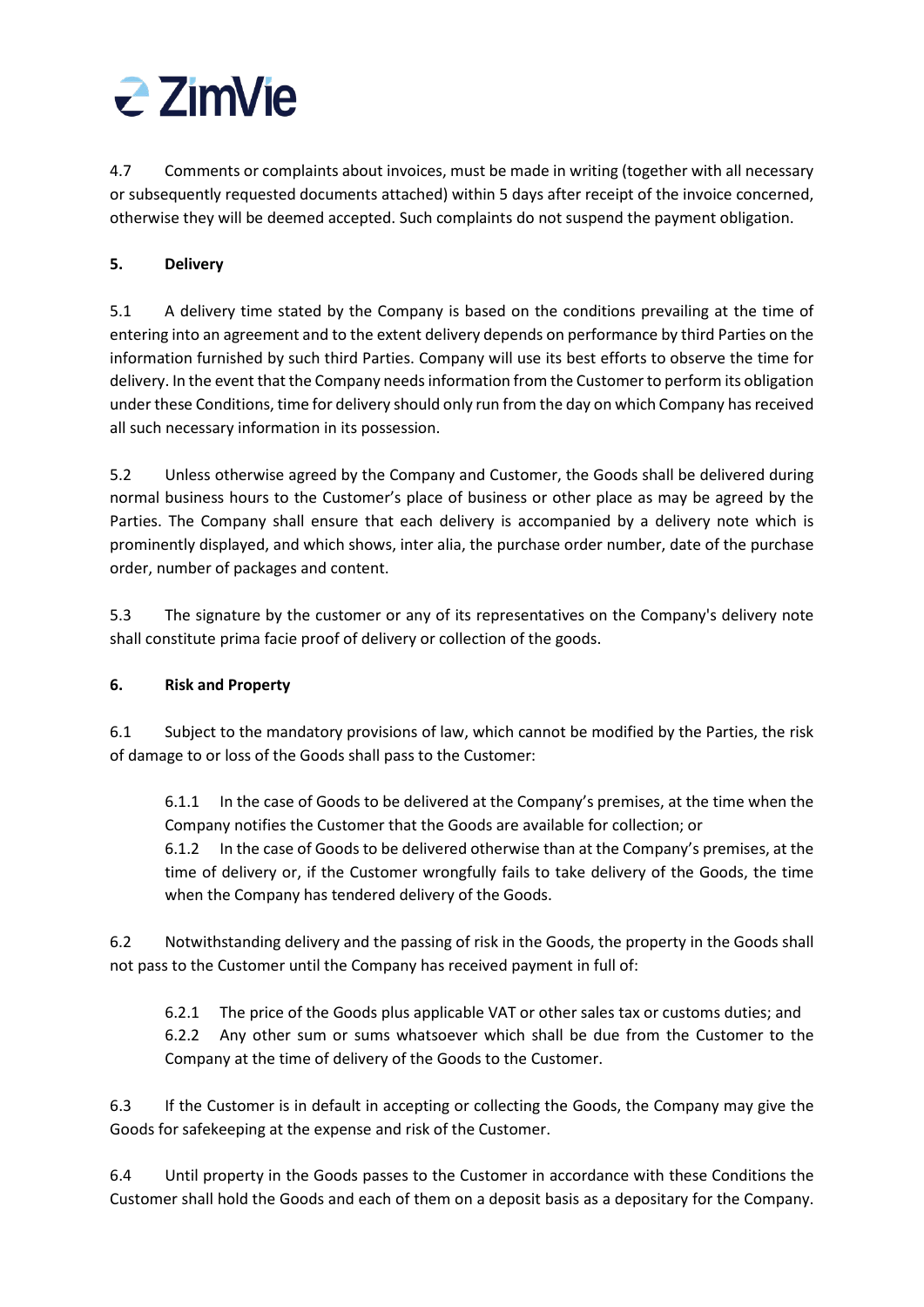

The Customer shall store the Goods (at no cost to the Company) separately from all other Goods in its position and mark them in a way so that they are clearly identified as the Company's Property.

6.5 The Company shall be entitled to recover the price (plus applicable taxes and customs) notwithstanding that Property in any of the Goods has not passed from the Company.

6.6 The Customer shall not pledge or in any way charge by way of security for any indebtedness any of the Goods which are the property of the Company. Without prejudice to the other rights of the Company, if the Customer does so all sums whatever owing by the Customer to the Company shall forthwith become due and payable.

6.7 The Customer shall insure and keep insured the Goods to the full price against "all risks" to the reasonable satisfaction of the Company until the date that property in the Goods passes from the Company and shall whenever requested by the Company produce a copy of the policy of insurance. Without prejudice to the other rights of the Company, if the Customer fails to do so all sums whatever owing by the Customer to the Company, shall forthwith become due and payable.

## **7. Warranty and return of defective Goods**

7.1 The Company is liable for defects without the possibility of further claims, but subject to the conditions listed below.

7.2 Nothing in these Conditions is intended to limit Customer rights arising from defects under the applicable laws.

7.3 In order to properly comply with its obligations by the Company the Customer shall be required to examine and provide notification of defects. Thus, delivery Goods must be diligently inspected for damage (ostensible flaws) by the Customer immediately upon receipt and, if reasonable, also by using or processing the samples. The Customer shall immediately inform the Company in writing about any visible defects, at the latest, 14 days after receiving the delivery Goods. The Goods shall be considered free of defect if notice of defects is not given in a timely manner.

7.4 Defects that cannot be discovered immediately, even after careful inspection (hidden flaws) must be disclosed to the Company in writing immediately after their discovery.

7.5 If a defect (ostensible flaws or hidden flaws) of delivered Goods is present, the Company shall have the choice to rectify by either eliminating the defect, delivering a new item free of defects or making a refund of the price. If the claim proves to be justified, for the purpose of rectification, the Company shall bear all required documented expenses, in particular shipping, transport, transit, labor and material costs, so long as they do not increase due to the delivery items having been brought to a location other than the delivery address. The Customer shall bear any additional costs or expenses resulting from bringing the delivery item to a location other than the delivery address. Replaced parts are property of the Company and must be returned to us.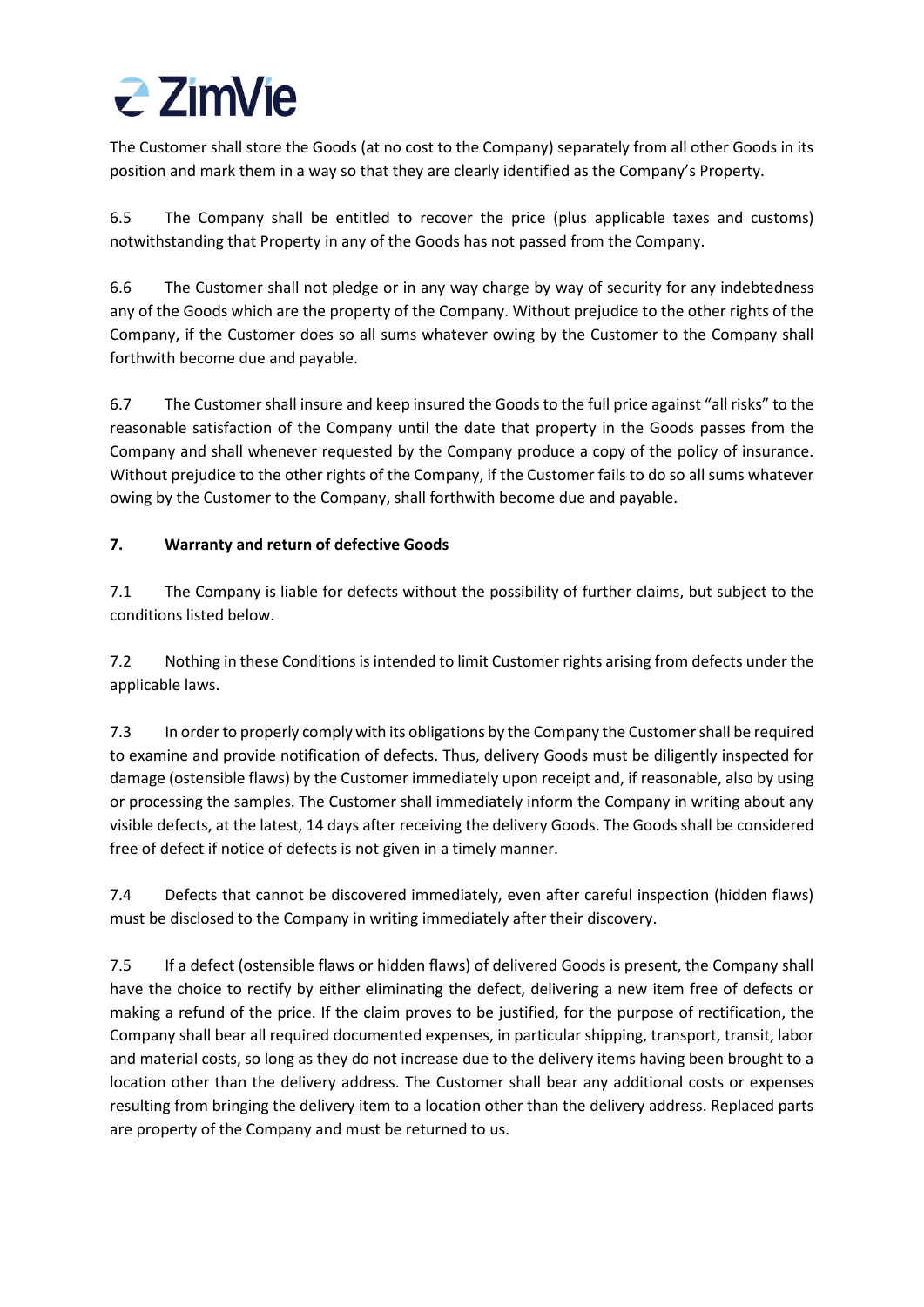

7.6 Once all relevant checks on appropriateness to return have been made, the Company will provide the Customer with all information and documents required in order to return the Goods to the Company for replacement, rectification or the refund.

7.7 If the event of a dispute between the Parties arising out of a claim raised by the Customer regarding any Good ordered being defective which the Parties cannot resolve through negotiation, such dispute shall be referred to an independent  $3<sup>rd</sup>$  party (e.g., a laboratory) agreed upon by the Parties. The independent 3<sup>rd</sup> party shall carry out analysis on representative samples of the respective shipment of the Goods and its findings shall be final and binding on the Parties. The costs of such analysis shall be borne by the Party whose position is not upheld by the findings of the independent 3<sup>rd</sup> party. The Party found to be at fault shall bear the cost of laboratory analysis, return, replacement and/or destruction of the defective Goods.

7.8 As the products are intended for the use by the customer, we disclaim any liability arising from the resale of the products by the customer.

7.9 The products are intended for Customer use. Furthermore, the Customer acknowledges and agrees that (i) the distribution and re-sale of the products is a regulated activity and, as such, the distribution and commercialization of the products is subject to having an authorization from the relevant authorities and (ii) Customer may not lawfully resell the products unless Customer holds the relevant authorization to do so.

In the event of non-authorized resale of our products, we reserve the right to take any action we deem necessary for compensation of damages caused to us, including the right to cancel any order and stop selling our products to the non-complying Customer. We fully disclaim any liability arising out of the resale of our products.

## **8. Cancellations**

The Company reserves the right to refuse the cancellation of orders placed for Goods by the Customer. 9. Compliance with instructions, warnings and laws

The Customer shall, at all times:

9.1 comply with the instructions provided by the Company in relation to the Goods, including but not limited to the handling, care, transportation, storage, decontamination, sterilisation and use of the Goods;

9.2 take proper notice of the written warnings provided by the Company in relation to any hazards associated with the Goods;

9.3 comply with all applicable laws relevant to the Goods; and

9.4 communicate the items listed in 9.1 and 9.2 to all persons to whom the Customer provides access to the Goods,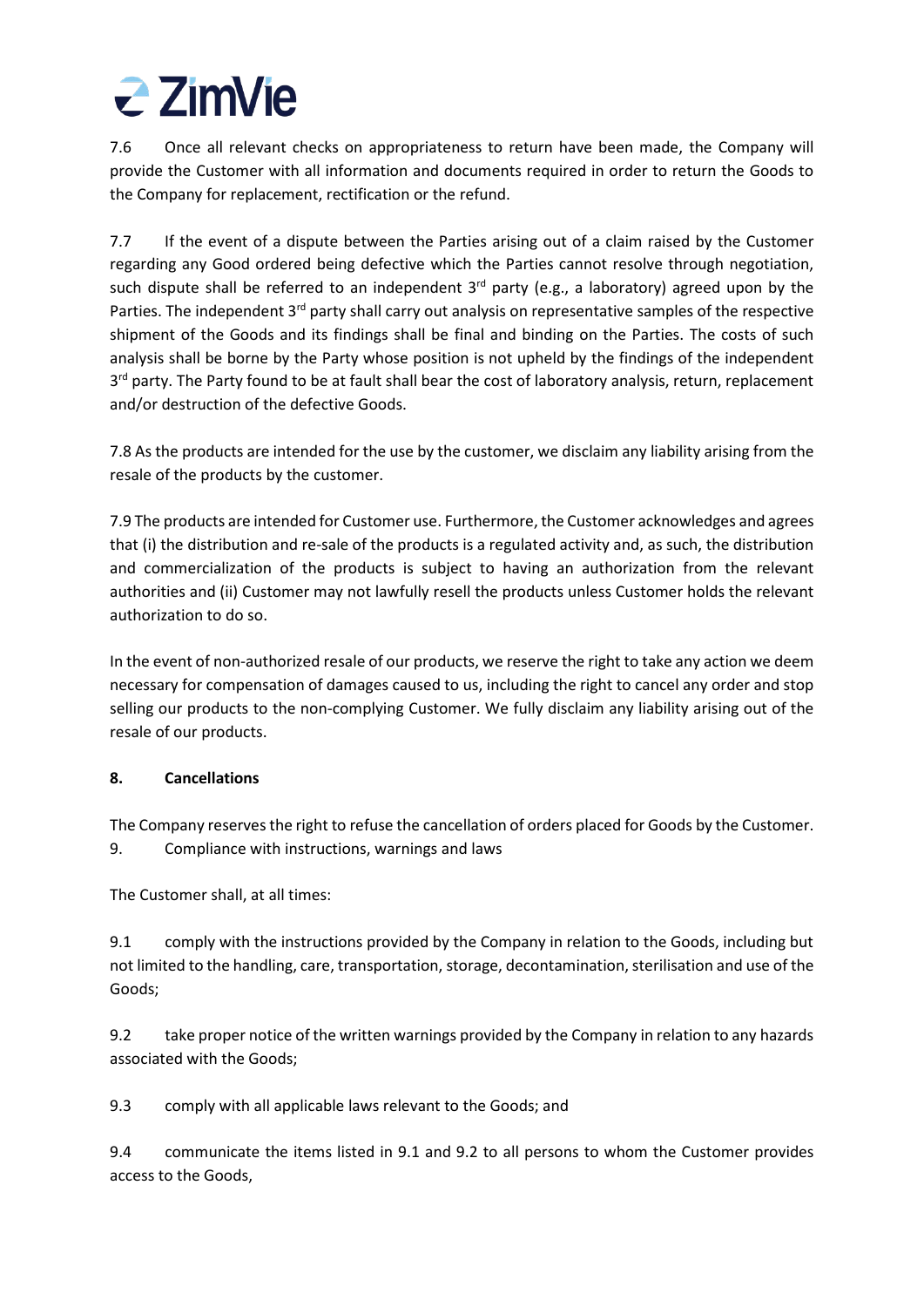

and, as far as the law allows, the Customer indemnifies the Company from and against any claims instituted against the Company arising from the Customer's failure to comply with its obligations under this Section 9.

## **10. Default of the Customer**

10.1 If any default of the Customer occurs, the Company may in its absolute discretion, and without prejudice to any other rights which it may have:

10.1.1 Suspend all future deliveries of Goods to the Customer and/or terminate the contract without liability upon its part; and/or

10.1.2 Exercise any of its rights pursuant to Section 6 herein.

## **11. Set Off and Counterclaim**

The Customer may not withhold payment of any invoice or other amount due to the Company by reason of any right of set off or counterclaim which the Customer may have or allege to have for any other reason whatsoever.

## **12. Intellectual property**

The company and the customer agree that:

12.1 The customer by entering into the agreement does not acquire any right with respect to the intellectual property;

12.2 The customer does not have the right to alter brand names, product numbers, etc. or to modify or copy the products and

12.3 The Company retains all property rights, trademarks and copyrights for all content provided to the Customer, including documents, data carriers, figures, drawings, patterns, costings, cost estimates, documentation and other documents produced by us as well as similar information in a tangible or intangible form (even in electronic form). They must not be used for purposes other than those stipulated herein and must not be made accessible to third Parties without our prior permission being granted in writing. This applies in particular to all documents, data, figures, drawings and other information that we have designated as confidential. The Customer shall be solely responsible for checking whether the documents, data, figures, drawings, templates, documentation and other information that the Customer has made available to us infringe upon the rights of any third party, namely, industrial property rights and copyrights.

# **13. Force Majeure**

In the event of force majeure event, no attributable failure will apply in the performance of the agreement by the Parties. If the force majeure lasts at least thirty (30) days, the Parties are entitled by notice in writing to dissolve the agreement without being obliged to reimburse any damage or to pay any compensation for such dissolution.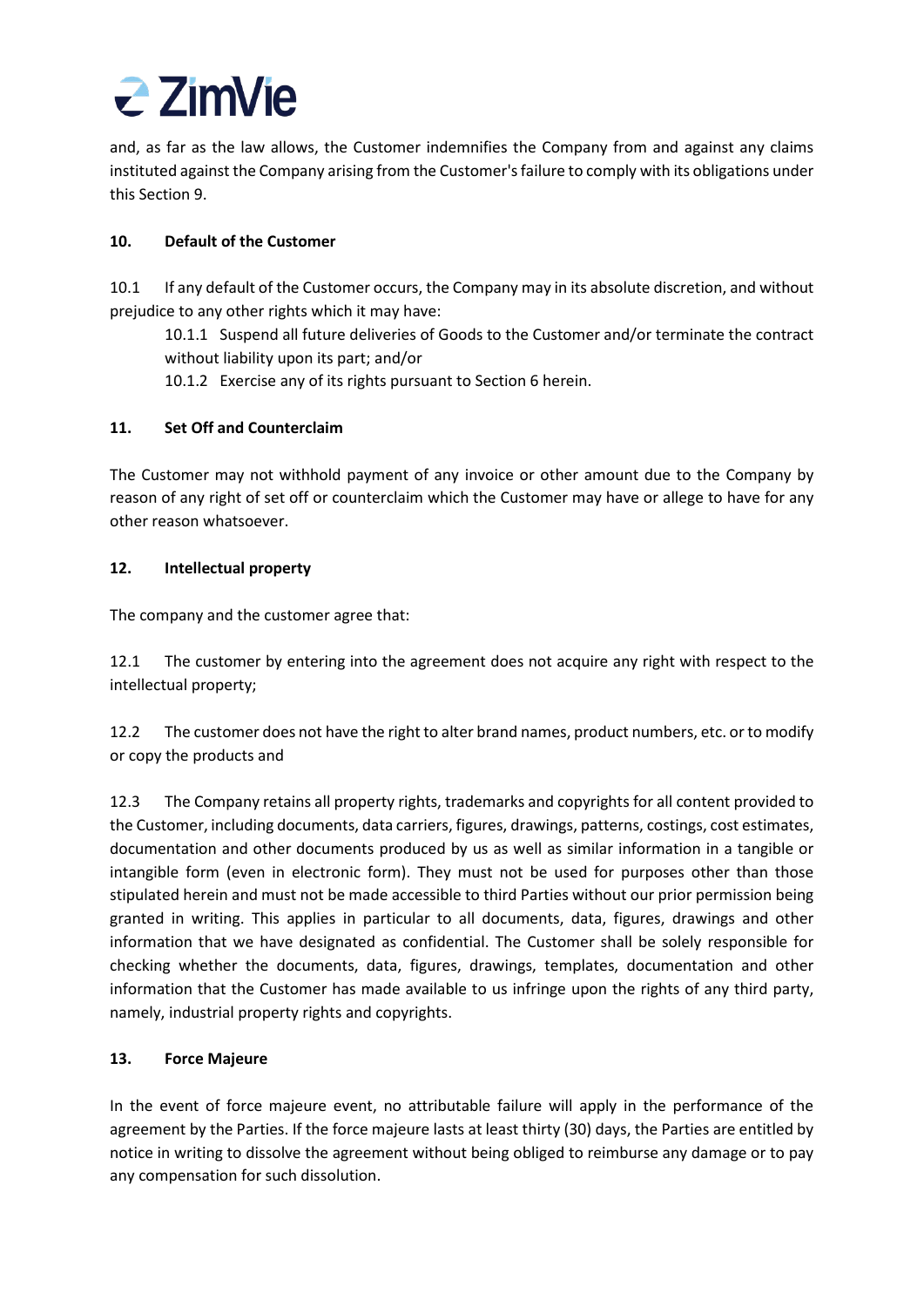

## **15. Miscellaneous Conditions**

15.1 This contract shall be governed by the Laws of England and all disputes arising out of this contract shall be subject to the exclusive jurisdiction of the Courts of London.

15.2 Any provision herein which is or which may be void or unenforceable shall to the extent of such invalidity or unenforceability be deemed severable and shall not affect any other provision herein. In that case the Parties will consult to determine a new provision to replace the provision that is null and void or that has been annulled, thereby taking the purport of the void or annulled provision into account as far as possible.

15.3 All headings are for ease of reference only and shall not affect the construction of these conditions.

15.4 No waiver or forbearance by the Company (whether express or implied) in enforcing any of its rights under these conditions shall prejudice the Company's right to do so in the future.

# **II.- TERMS AND CONDITIONS FOR LOANS (CHANGE FOR "SPECIAL CONDITIONS FOR LOANED PRODUCTS")**

### **1. General**

1.1 These Special Conditions for Loaned products shall apply to all contracts for the loan of Items on Loan by the Company to the Customer to the exclusion of all other terms and conditionsincluding any terms or conditions which the Customer may purport to apply under any purchase order, confirmation of order orsimilar document.

#### **2. Item on Loan**

- 2.1 The Item on Loan may not be transferred to a third party. The Customer shall not, without the prior written consent of the Company, part with control of (including for the purposes of repair or maintenance), sell or offer for sale, underlet or lend the Item on Loan or allow the creation of any mortgage, charge, lien or other security interest in respect of it.
- 2.2 The parties acknowledge and agree that nothing in these Conditions constitutes an improper reward, inducement or encouragement to purchase, lease, supply, use, recommend or procure the Company's products or services.

## **3. Term of loan**

3.1 At the request of the Company, the Item on Loan is to be promptly returned to the Company. If required by the Company, the Customer shall allow the Company's representatives access to the Customer's premises at which the Item on Loan is located for the purpose of removing the Item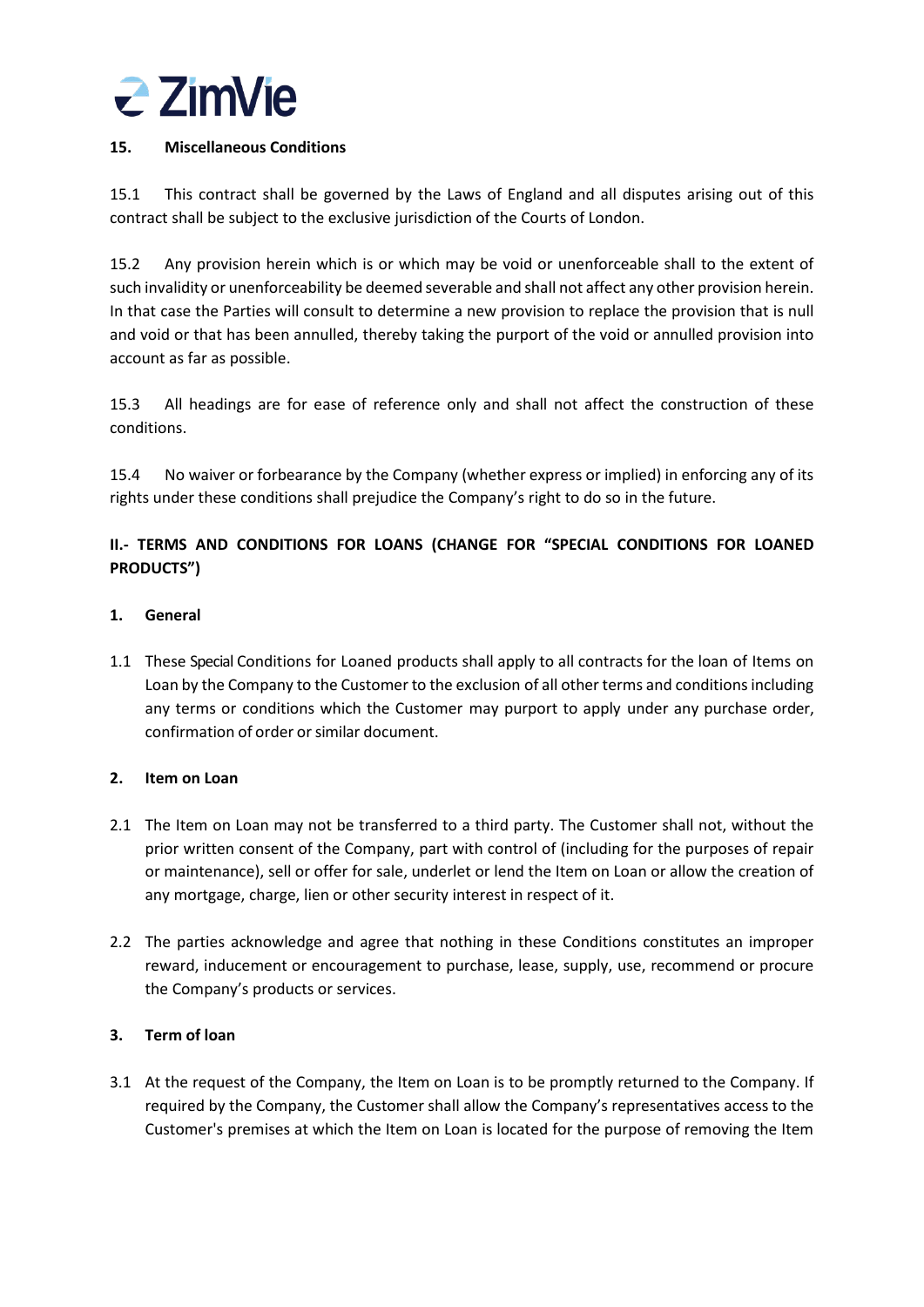

on Loan. If required by the Company, the Customer's duly authorized representative shall sign a receipt of return.

### **4. Transportation and costs**

- 4.1 The Item on Loan shall be transported to customer´s provided address by the Company and collected from there by the Company upon termination.
- 4.2 The Company shall bear the risk and costs of transporting and collecting the Item on Loan under Clause 5.1.
- 4.3 As soon as it receives it, the Customer must inspect the Item on Loan to ensure that it is in good condition, complete and fit in every way for the purpose for which it is intended. Any issue or damage must be reported to the Company immediately. Acceptance of delivery by such representative shall constitute conclusive evidence that the Customer has examined the Item on Loan and has found it to be in good condition, complete and fit in every way for the purpose for which it is intended. If required by the Company, the Customer's duly authorized representative shall sign a receipt confirming such acceptance.

### **5. Customer's responsibilities**

- 5.1 The Customer shall ensure that at all times the Item on Loan remains identifiable as being the Company's property, and wherever possible ensure that a visible sign to that effect is attached to the Item on Loan.
- 5.2 The Customer shall take such steps (including compliance with all safety and usage instructions provided by the Company) as may be necessary to ensure, so far as is reasonably practicable, that the Item on Loan is at all times safe and without risk to health when it is being set, used, cleaned or maintained by a person at work.
- 5.3 The Customer undertakes to:
	- only use the Item on Loan for such purposes as their intended use and condition allows;
	- procure appropriate procedures for the release of the Item on Loan for their intended use, e.g. decontamination, disinfection and sterilization prior to use, and the Customer shall ensure and control that such procedures are complied with prior to any release of the Item on Loan for their intended use;
	- ensure and control that the user of the Item on Loan has read and understood all statutory disclosed information delivered by the Company or its affiliates before any Item on Loan is released to the user. All of the Customer´s personnel in charge of preparing the Item on Loan for the reclamation of the Item on Loan shall be provided with similar information by the Customer; and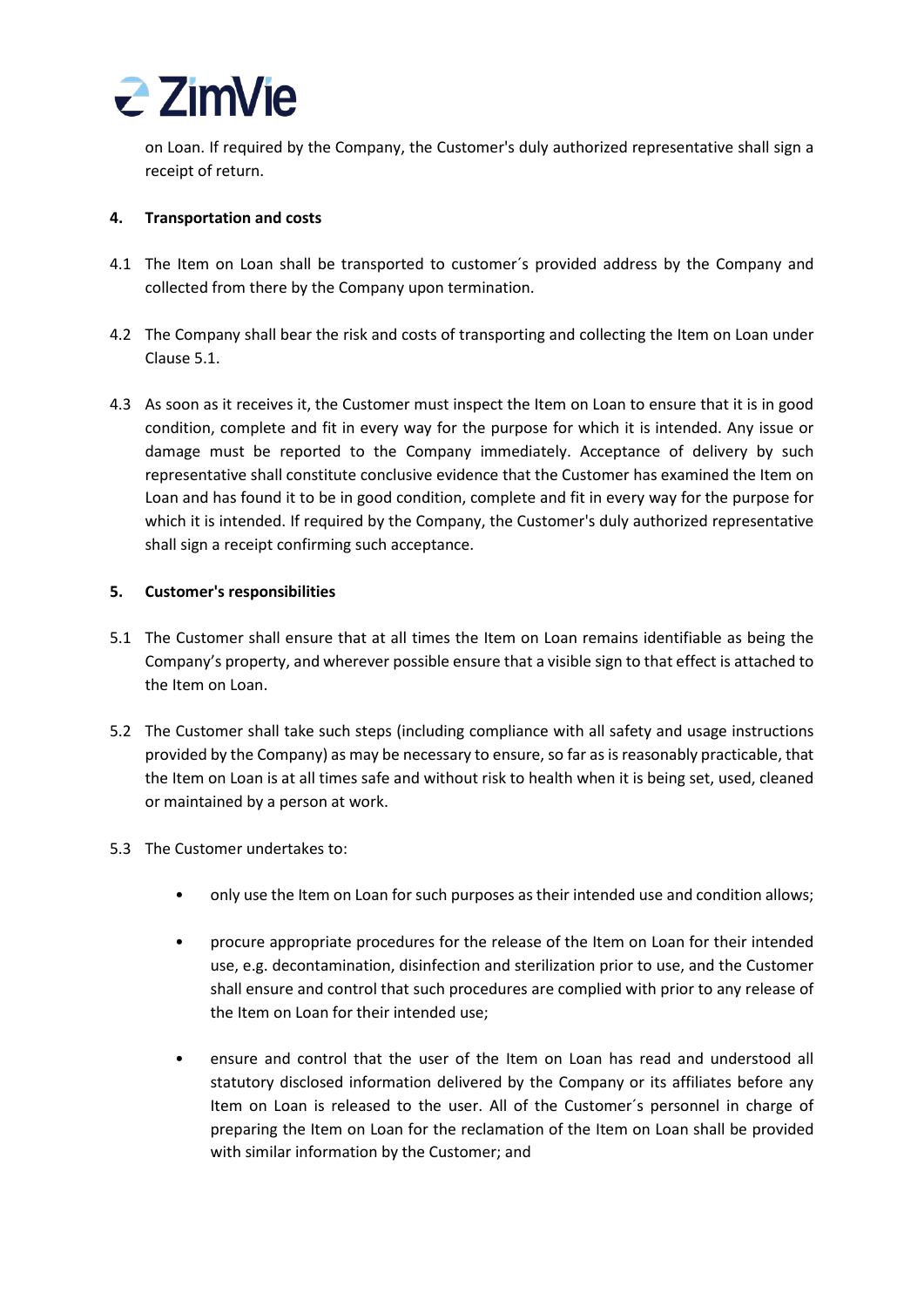

- ensure appropriate procedures for the maintenance of the Item on Loan and undertakes to comply with such procedures. Throughout the duration of the loan, the Customer undertakes to keep the Item on Loan in good working conditions in accordance with its technical specifications and expected use as referred in the dispatch note.
- ensure adequate return of the Item on Loan under the same conditions as provided at the time of delivery, including all its components, tools and related documentation.
- 5.4 The Customer, as user of the Instruments, will be liable for all consequences arising from the use of the Item on Loan. Cost related to the use of the Item on Loan will be exclusively borne by the Customer. The Company or its affiliates shall not be liable for any damages whatsoever, whether to persons or to property, which could result from the misuse or inadequate or negligent use or maintenance of the Item on Loan.

### **6. Liability**

- 6.1 After receiving the Item on Loan and regardless of whether or not the Customer or a third party causes the same, the Customer is liable for all damage, destruction, modification, theft, seizure, confiscation or loss of the Item on Loan ('Loss of Item') unless the Customer is able to provide evidence that the Loss of Item would have occurred even if the Item on Loan had been kept by the Company or is a result of ordinary fair wear and tear.
- 6.2 If the Item on Loan is destroyed or subject to a total loss, the Customer shall pay to the Company the Value set out in the Company's price list in force at that moment respect of such Item on Loan within 90 days of such destruction or total loss.
- 6.3 If the Item on Loan is damaged or modified, the appropriate repairs to be carried out shall be determined by the Company in consultation with the Customer. The Customer must bear the corresponding costs of such repairs. Any reduction in value in spite of the repairs must be reimbursed to the Company within 90 days of the completion of the repair work.
- 6.4 If the Parties cannot agree on the assessment of the amount of damage or any reduction in value, these shall be determined by an independent expert who is to be appointed by the Parties.
- 6.5 Nothing in this Agreement shall exclude or in any way limit a party's liability to the other party (i) for fraud, (ii) for death or personal injury caused by its negligence, (iii) under the indemnity at Clause 8.3. or (iv) to the extent the same may not be excluded or limited as a matter of law.

#### **7. Costs and risk**

7.1 The risk of loss, theft, damage or destruction of the Item on Loan passes to the Customer on delivery. The Item on Loan shall remain at the sole risk of Customer during the Term of Loan and any further term during which the Item on Loan is in the possession, custody or control of the Customer, until such time as the Item on Loan is redelivered to the Company.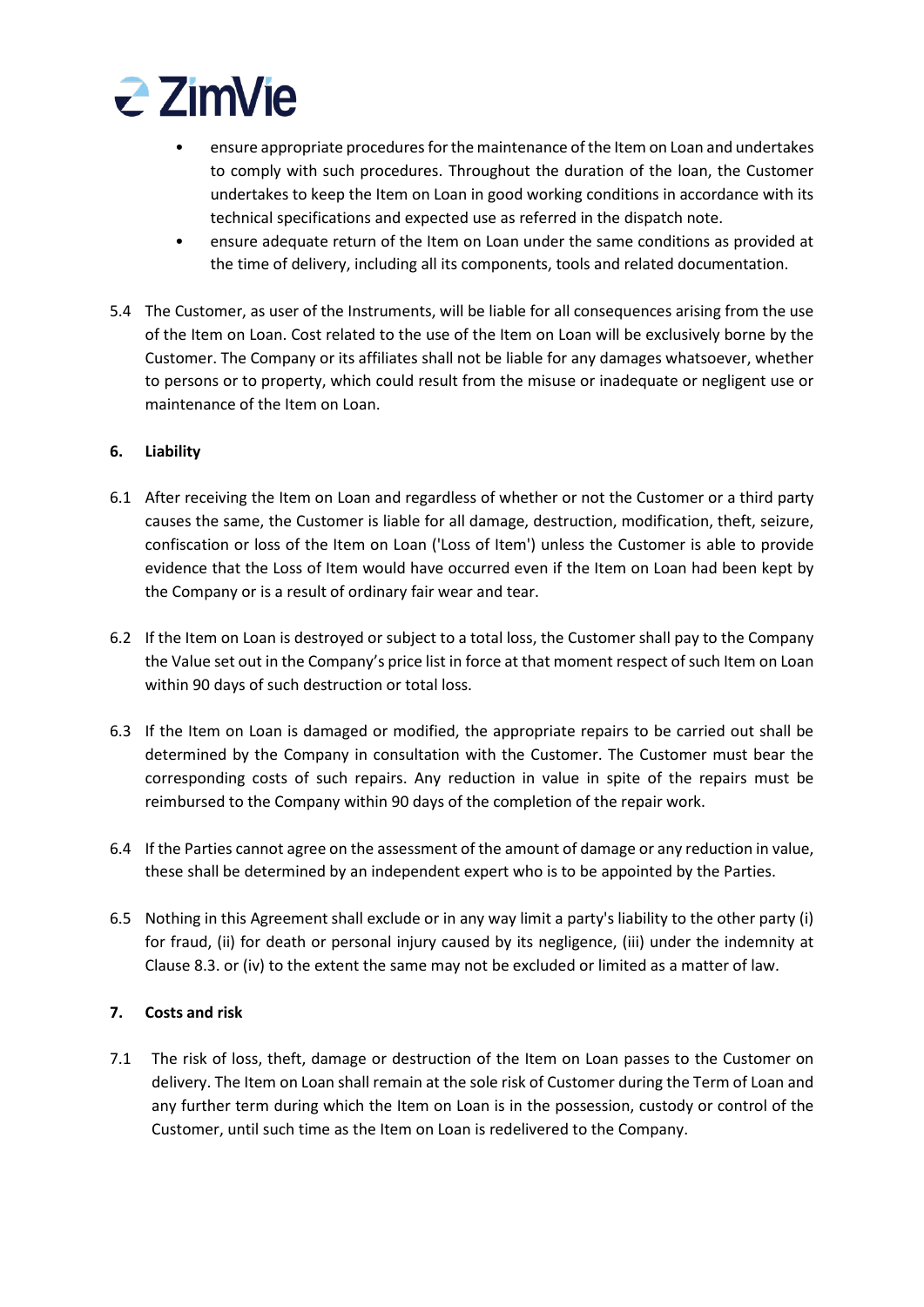

- 7.2 The Customer must bear the costs incurred in connection with the Item on Loan, including the costs of documentation, insurance, permits, safeguarding legal interests, replacement measures, etc.
- 7.3 The Customer shall indemnify the Company and keep the Company indemnified against all losses, claims, liabilities, damages, costs or expenses of whatever nature arising out of or in connection with any failure by the Customer to comply with the terms of this Agreement.

### **8. Termination**

- 8.1 The Customer must facilitate the return of the Item on Loan within 7 working days upon surgery occurrence.
- 8.2 If the Term of Loan is exceeded beyond the period indicated above without the written consent of the Company, the Company may (without prejudice to Clause 5) collect or arrange for the collection of the Item on Loan from the Customer at the expense of the Customer.
- 8.3 The Item on Loan shall at all times remain the property of the Company. The Customer undertakes to exclude any and all rights of retention of its contractual partners (lessors, agents, etc.) to the Item on Loan.
- 8.4 Without affecting any other right or remedy available to it, the Company may terminate the Term of Loan with by giving written notice to the Customer.

## **III.- GENERAL CONDITIONS FOR STOCK PLACED ON DEPOSIT AT CUSTOMER PREMISES**

- 1.1 The Company will deliver on deposit to the Customerthe products ordered by the latter according to the medical needs of its patients and served through the Delivery Note or future Delivery Notes.
- 1.2 The Customer must immediately sign the Delivery Note and take note of said products in its inventory notes and thus, the products enter into their stock. Any changes that may undergo in connection with these products shall be communicated immediately to the Company, however not later than 2 business days from the time such change occurs.
- 1.3 The products that are placed on deposit at the Customer are the property of the Company or the corresponding company of its group until the Customer opens, uses or implants said products.
- 1.4 From that moment on, the product will be considered purchased by the Customer and the Company must be immediately notified for billing.
- 1.5 Before product ownership has passed to the Customer, the latter may return said products to the Company insofar as they are in good condition and unopened.
- 1.6 The risk of loss of said products shall pass to the Customer at the time the Customer opens, uses or implants said products. Customer is however obliged to store the products in a manner that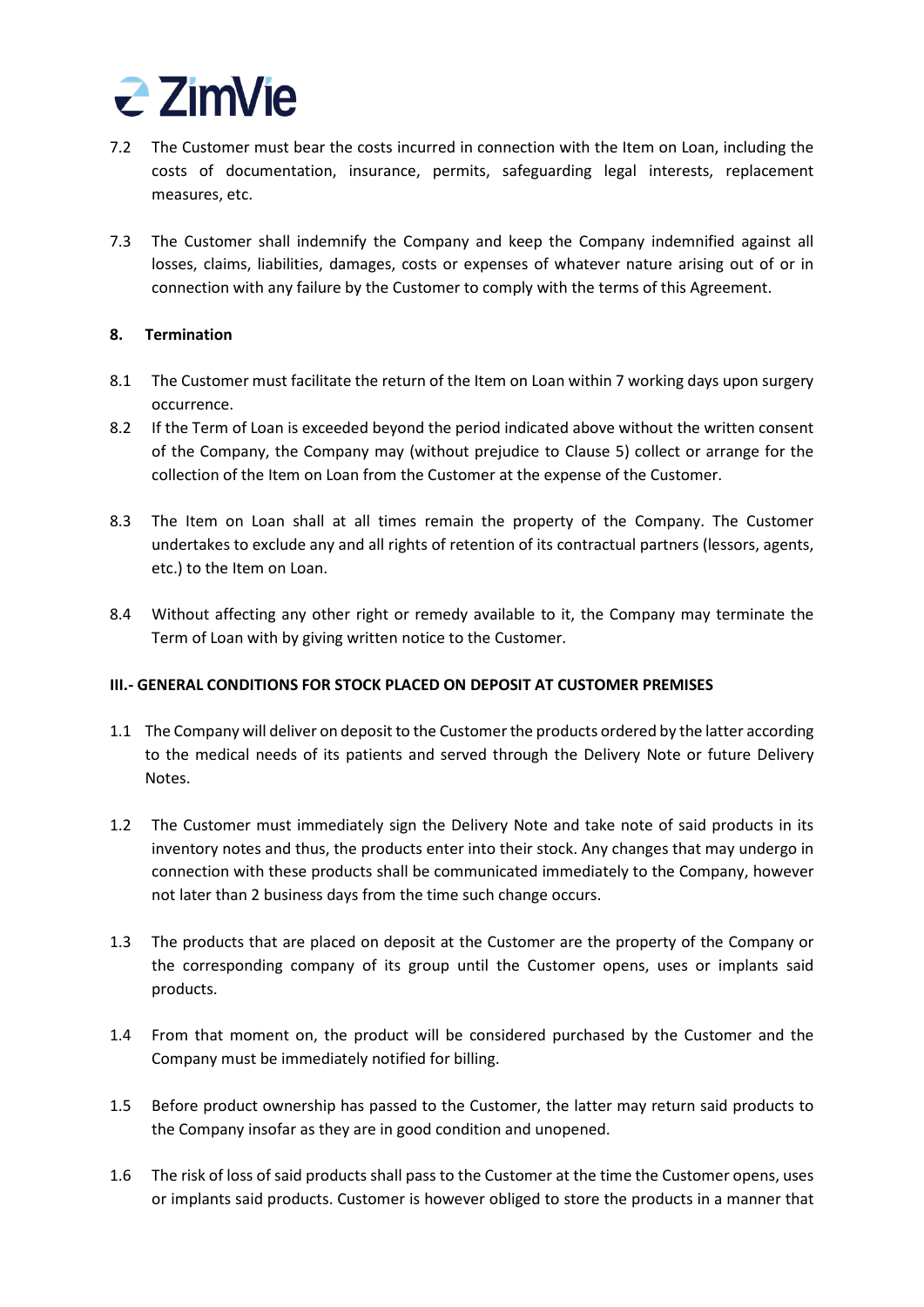

protects them against any damage, theft, destruction, or deterioration and in this respect the Customer is responsible towards the Company for any loss, destroy or deterioration of products caused by improper storage of products.

- 1.7 The Customer undertakes not to remove or alter the marks, trademarks or signs that The Company or other company of its group may have used on the products. Likewise, the Customer undertakes to store the products separately from other products stored in the same warehouse.
- 1.8 The Customer has the obligation to guarantee:
	- that the products are stored correctly.
	- that the products are stored in accordance with applicable legal requirements and storage instructions of the manufacturer, provided in the packaging of the products.
- 1.9 The Customer shall be responsible for all the costs of depositing the products, their management, including the payments of the possible rents by warehouse, special design measures, personnel, and storage equipment etc.
- 1.10 The Company will make periodic reviews or inventories of the products delivered to the Customer on deposit in order to verify stocks, for which, the Customer will allow the Company to access its facilities within a maximum term of 48 hours from the date of submission of a request to this effect.
- 1.11 If, as a consequence of said reviews or inventories, the lack of any product delivered on deposit to the Customer is detected and the Customer has not notified the Company of the use or implant of said product, the Company will invoice immediately said product to the Customer, at the price of the Company Price List in force at that time.
- 1.12 The Customer shall settle the invoice amount promptly in accordance with the payment terms set out in the said invoice. If the Customer is late in paying an invoice issued in accordance with this Conditions, the Company shall be entitled to statutory interest for delay in commercial transactions.
- 1.13 In all circumstances, it will be the sole responsibility of the Customer to verify, prior to the use or implantation of the product that it is in good condition and is not expired.
- 1.14 The Company makes no specific or implied warranties and takes no responsibility for the expiration of products that are on deposit, nor regarding the possibility of damage due to defective products when the defects are due to poor conservation of the products by the Customer.
- 1.15 The management and handling of expired products shall be the sole responsibility of the Customer. Expired products must be removed from the stock of usable products and kept in a clean and separate area, to prevent them from being used by mistake.